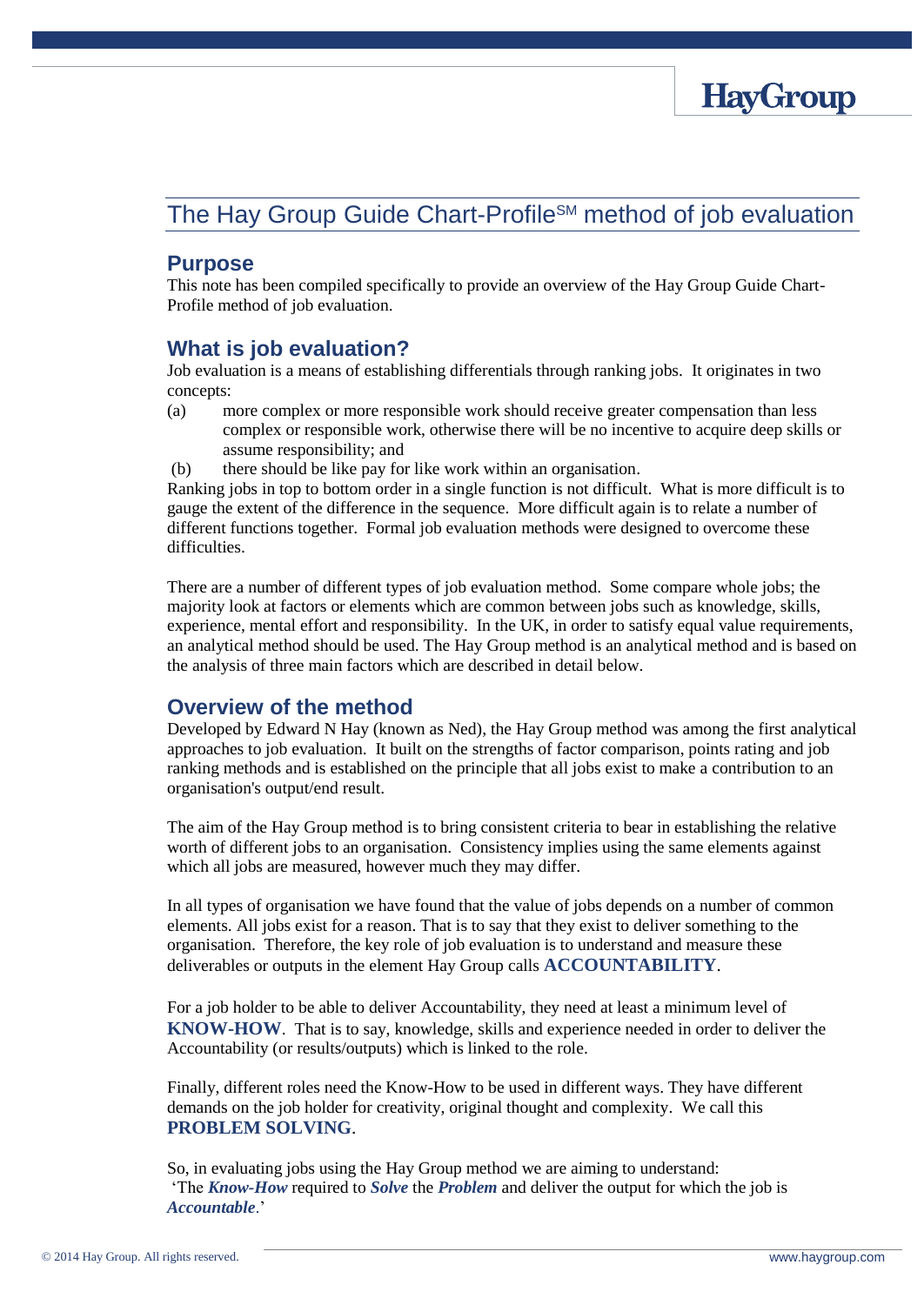

#### **Guide ChartsSM**

These three common factors are typically judged using a separate Guide Chart for each. The three main factors are further sub-divided into a number of dimensions and are designed as grids on which there is a numerical scale. The core grids are designed to cover the range of jobs that may be found throughout the economy. Jobs are located on the grid by selecting definitions which are most appropriate to the job under consideration. The intersect indicates a points or job units score for that element of the job. The total score is determined by adding the three separate scores.

## **Numerical scale**

The nature of the points values used is another distinctive feature of the Hay Group method. The numerical scale chosen for use on the Guide Charts follows a geometric rather than arithmetic pattern. That is to say that the numbers themselves are directly proportional to each other in a geometric (percentage) progression, e.g. 100, 115, 132, 152. The reason for this is that we wanted to be able to show, for example, that an increase in job size from 100 to 115 points is proportionately greater than an increase from 1000 to 1015 points. This avoids the difficulty that in an ordinary progression, e.g. 1, 2, 3, 4, the numbers are in a constantly diminishing relationship to each other.

## **The step difference principle**

Our aim in using a geometric numbering pattern for the reasons stated above was supported by empirical evidence – Weber's Law. Ernst Weber said, "in comparing objects we perceive not the actual difference between them, but the ratio of this difference to the magnitude of the two objects compared." That is to say that the observed difference between two objects is not absolute and independent of the objects themselves, but is relative to their size and is a constant fraction of one of them. This is expressed as a 'just noticeable difference' or 'step difference'. The step difference is the essential building-block of the Hay Group method, and thus the basis of the job evaluation scale. The Hay Group scale of progression (or step difference) is 15% and means that each judgement is given this constant relativity wherever it falls on the scale. This is common to all applications of the Guide Chart–Profile method.

The Hay Group method is a modified factor comparison method and this allows us to express, using the step difference principle the magnitude of each factor of a job evaluation in relation to the other factors in that job, and the relative magnitude of a factor in one job to the same factor in other key jobs.

Therefore, although the primary consideration is the scale and impact of the things for which the role is Accountable, the secondary consideration is the relationship within each role between Accountability, the Know-How requirement and the Problem Solving complexity. This relationship is known at the profile.

#### **Profiles**

Every job consists of the elements Know-How, Problem Solving and Accountability. Different jobs, however, draw more heavily from one or another. The Hay Group method has a further unique facility for checking the soundness of an evaluation by considering the shape or profile of the job. This is done by testing the distribution of the three elements of Know-How, Problem Solving and Accountability in the evaluation of each job to see if it makes sense, and relates to the nature of the role (accountable line manager, adviser, researcher etc.).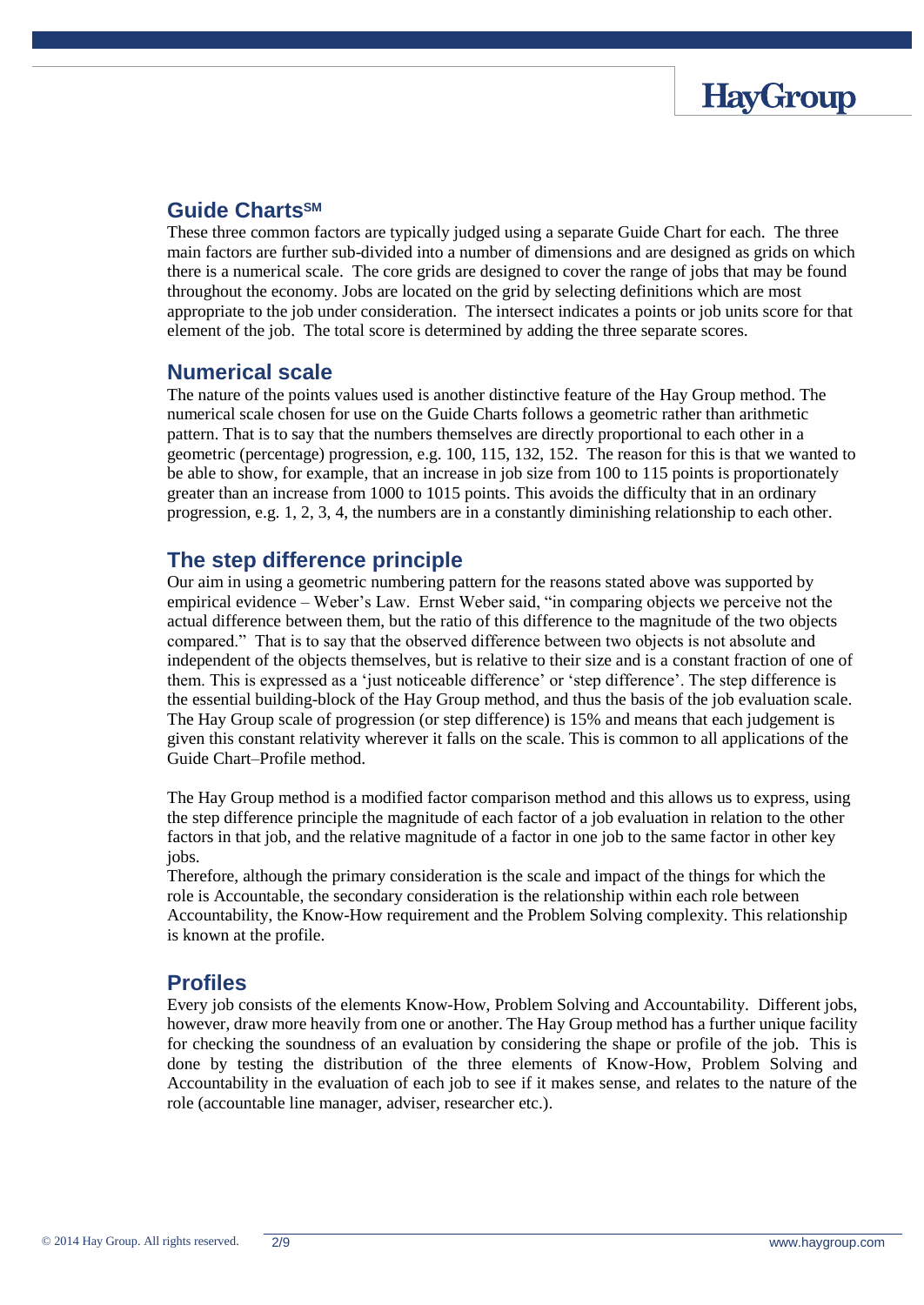

## **Process guidelines**

It is not possible to measure scientifically the importance of the contribution of one job relative to another. Any job evaluation process involves an attempt to determine the relative importance, complexity and worth of a job to the organisation. Trained evaluators are therefore asked to apply judgement to identify and measure differences between jobs. Using judgements for the purpose of job evaluation is fine as long as those making the judgements share a common understanding of the role. The method provides a framework in which consistent judgements can be made.

In training and during panel sessions we recommend that evaluators adopt the following guidelines when evaluating jobs:

- Look at the ROLE NOT THE PERSON;
- Base judgements on FULLY ACCEPTABLE PERFORMANCE;
- DISREGARD CURRENT PAY AND STATUS;
- Evaluate the JOB AS IT IS NOW;
- Aim for CONSENSUS;
- NO UNDERSTANDING = NO EVALUATION!

#### **Checks and balances**

Both the recommended process and the method have a number of checks and balances built in to support the evaluation team. The method provides a framework for systematic judgement – it does not impose judgement. Ultimately, evaluation results cannot be said to be 'right', but they should be acceptable. If the evaluator understands and applies the sound principles built into the process, the evaluation panel will work more effectively and with better results. The checks and balances can be summarised as:

- Review of the short profile a test of whether the evaluation result is a reasonable reflection of the nature of the job;
- Technical consistency there are some combinations of factors and dimensions that make sense and are common, there are others that are less common but not unlikely and finally there are some combinations which are highly improbable. For example, it would be extremely unlikely and very risky for an organisation to design a job in such a way that the job holder was asked to make decisions about something they had no policy or process guidance on and where they had no knowledge, understanding or experience of the field. So, in simple terms we would not expect an evaluation to show a significantly higher level of decision making (freedom to act) than technical Know-How;
- 'Sorethumbing' and step differences the evaluation rank order is reviewed to check for anomalies i.e. a team member evaluated at the same level or higher than their team manager. This is called sorethumbing. A key tool in this process is the just noticeable difference or step difference principle i.e. how small or large are the gaps between roles in the same team or department and does this make sense given what is known about typical career progression and promotion steps;
- Collective judgement the evaluation results are not the partial view of one individual but the agreed output from a full analysis and debate amongst trained individuals who are knowledgeable about the method, the organisation, its structure and processes.

Finally, Hay Group engages in periodic checks of evaluations to ensure that any data submitted to our pay databases are in line with our expected standards and conventions. This is how we ensure like-for-like comparisons in salary surveys.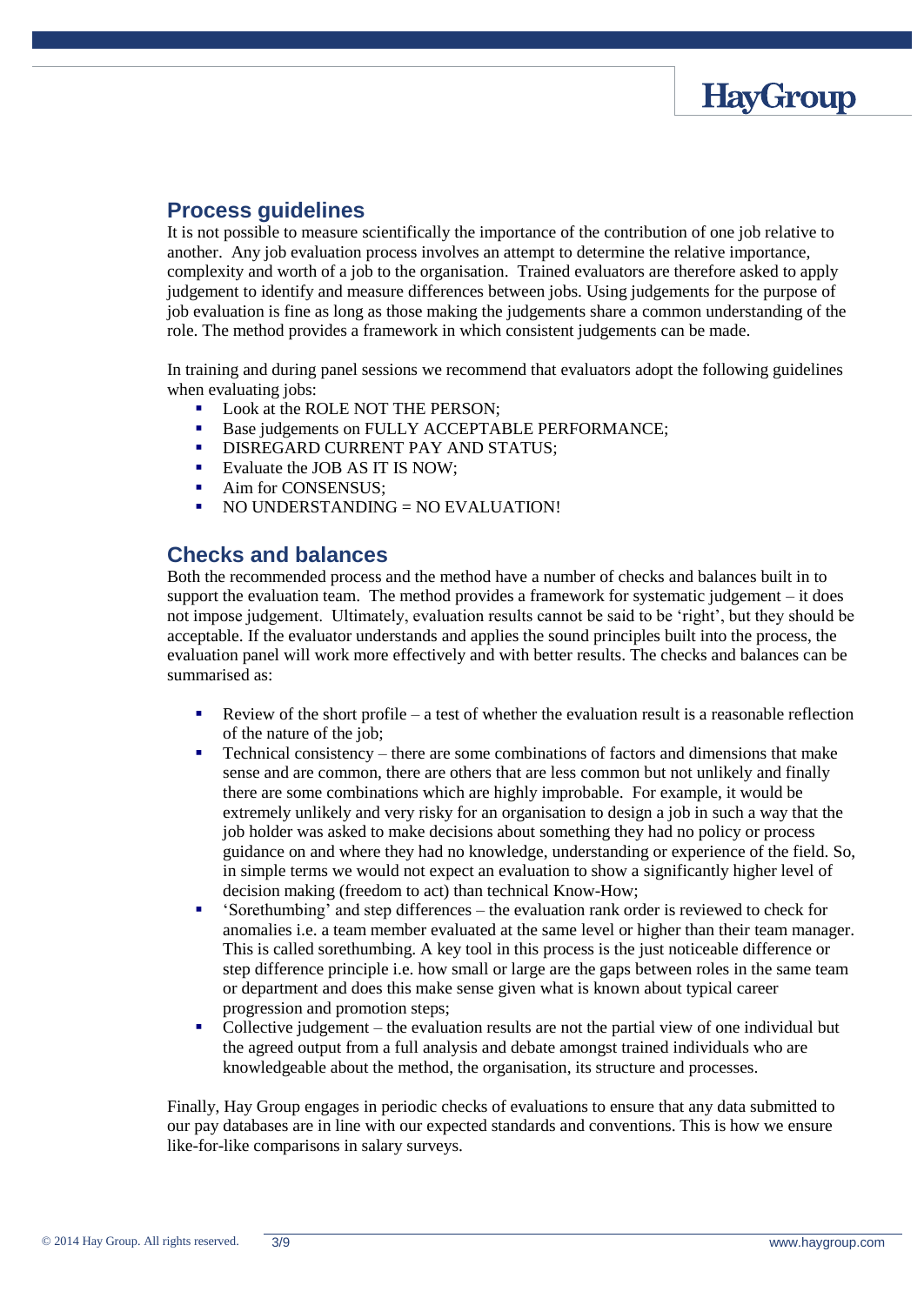

## **Equality matters**

One of the main reasons for having a systematic process of job evaluation has been to enable pay to be managed fairly. In recent years, there has been growing attention to equal pay – particularly as research evidence has shown that there is still a large pay gap between men and women – and this has reinforced both the case for and scrutiny of job evaluation. This has led to questions about how the Hay Group method of job evaluation stands in relation to equal value.

Some organisations even use the term 'equality proofing', and ask whether we have equality proofed the method. We believe this term is potentially misleading. No system of job evaluation is immune to challenge and if a challenge takes place, there are no absolute guarantees of success in tribunal. While much attention has been focused on the inherent design features of different job evaluation methods, in our experience an equally important issue is the way in which they are applied and maintained over time. This is why we recommend the process guidelines and quality checks outlined above.

We are also sometimes asked if the Hay Group method has been approved by the Equality and Human Rights Commission (EHRC). However, the EHRC does not endorse systems or products developed by others, and did not put its seal of approval on Hay Group's or any other approach to job evaluation.

All organisations can do is select an appropriate analytical method; apply it using a process which is fair, thorough and practicable; and implement the grading and pay outcomes in ways which maximise the prospects of fairness and limit the risk of unfairness (and therefore challenge).

#### **Testing through practical experience**

The Hay Group method has been revised and adapted over the years but has been in use in some form since the 1950s. It is the most widely used job evaluation scheme in the world and independent surveys show that it is the leading method in the UK. This means that, far more than other systems of job evaluation, the Hay Group method has been subject to scrutiny and review.

The method has been implemented in thousands of projects in individual organisations, followed by a review of the outcomes conducted by the organisation, by Hay Group consultants or both. Because of its longevity, it has also been mentioned in court proceedings in the UK, Canada and the USA. It is not the job of courts to market proprietary job evaluation schemes, so there have been no ringing endorsements. However, there has been no criticism of the Hay Group method as a system of job evaluation, on grounds of gender bias or for other reasons.

In the UK, we are aware of three equal value cases where the job had been evaluated using the Hay Group method, and in none of these instances was there any criticism of the basic system. There are also a few cases where the Hay Group method was being introduced or had been suspended, and the tribunal acknowledged that, if the Hay Group method had been in full and proper use, the problem of comparability would not have arisen. An example of this is Diageo vs Thomson EATS/0064/03 where the tribunal concluded that the "study was deficient, as compared with a proper Hay Scheme."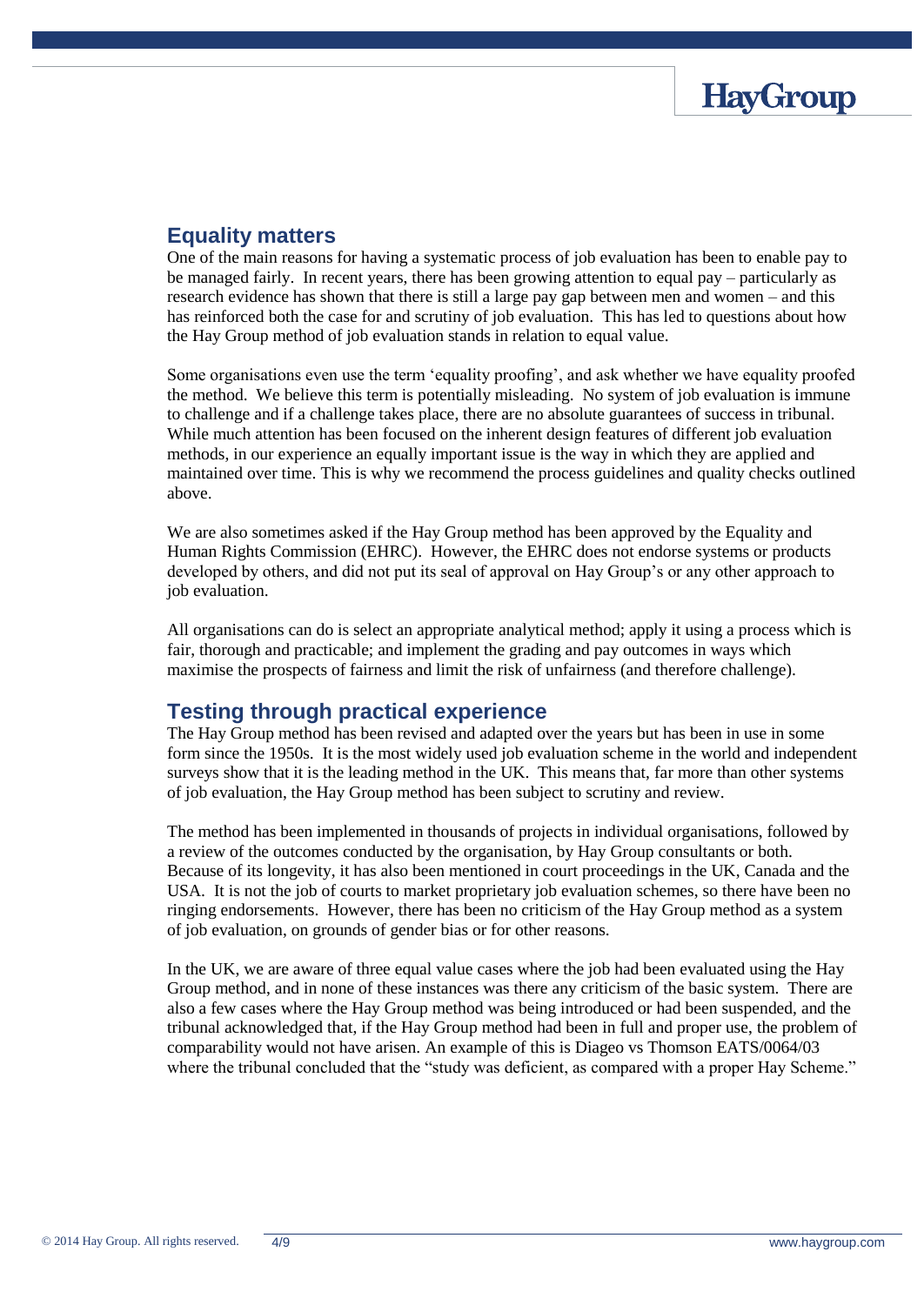

## **Grading choices**

In determining appropriate breaks for a grade or banding structure it is important to ensure that as far as possible there are clear, and easy to articulate differences between levels and that there is limited opportunity for 'boundary disputes' to arise.

Using the notion of just noticeable difference or step difference, there are in principle at least 15 clusters of distinct job size encompassing jobs on the shop floor through to head of function/department.

For practical, administrative, and flexibility reasons, few organisations would choose to have that many grades. So organisations often combine two or more clusters. Some organisations like to demonstrate reasonable consistency in grade width, e.g. with two clusters per grade. However, this is not always easily achievable and it is not essential.

It is more important that the definition of grades:

- 1. suits the structures and jobs;
- 2. reflects the value or worth of roles to the organisation (in terms of total points) and the importance of their impact on the 'core business;
- 3. clusters jobs that are similar in the same grade; and
- 4. separates jobs that are felt to be different.

## **Indicative job titles that may be found at each Know-How cluster:**

| 50  | <b>General Kitchen Assistant</b>                                                           |
|-----|--------------------------------------------------------------------------------------------|
| 57  | <b>School Crossing Patrol</b>                                                              |
| 66  | Clerical Assistant, Caretaker                                                              |
| 76  | Administration Assistant, Clerical Officer, Generic Clerical Worker, Library Assistant,    |
|     | Driver, Cook, Care Assistant, Home Help                                                    |
| 87  | <b>Technical Assistant, Community Support Worker</b>                                       |
| 100 | Secretary, Accountancy Assistant, Assistant in Charge, Craft Worker, Day Service<br>Worker |
| 115 | Team Leader, Admin Officer, Finance Assistant, Mechanic, Chargehand                        |
| 132 | PA, Technician, Senior Pensions Assistant, Community Care Worker, Residential              |
|     | Children's Worker, Enforcement Officer                                                     |
| 152 | Clerk of Works, Senior Technician, Legal Assistant, Domiciliary Services Organiser,        |
|     | Deputy Unit Manager, Principal Administration Officer                                      |
| 175 | Librarian, Building Supervisor, Senior Technician, Pensions Officer, Finance Officer       |
| 200 | Project Engineer, Surveyor, Senior Accountant, HR Consultant, Legal Executive, Policy      |
|     | Analyst, Care Manager, Social Worker, Unit Manager                                         |
| 230 | Business Manager, Senior Surveyor, Senior Project Engineer, Principal Accountant,          |
|     | Solicitor, Lead Practitioner, Principal Trading Standards Officer                          |
| 264 | Senior Architect, Senior Project Engineer, Senior Solicitor, Service Manager, Team         |
|     | Leader                                                                                     |
| 304 | Head of Business Services, Principal Engineer, Principal Solicitor, District Manager,      |
|     | <b>Trading Standards Manager</b>                                                           |
| 350 | Area Manager, County Manager, Service Partner, Head of Finance.                            |
|     | Head of function roles are typically at this level.                                        |
| 400 | Core Systems Programme Manager, Assistant County Secretary, Head of Policy and             |
|     | Research                                                                                   |
|     | AD roles are typically at this level.                                                      |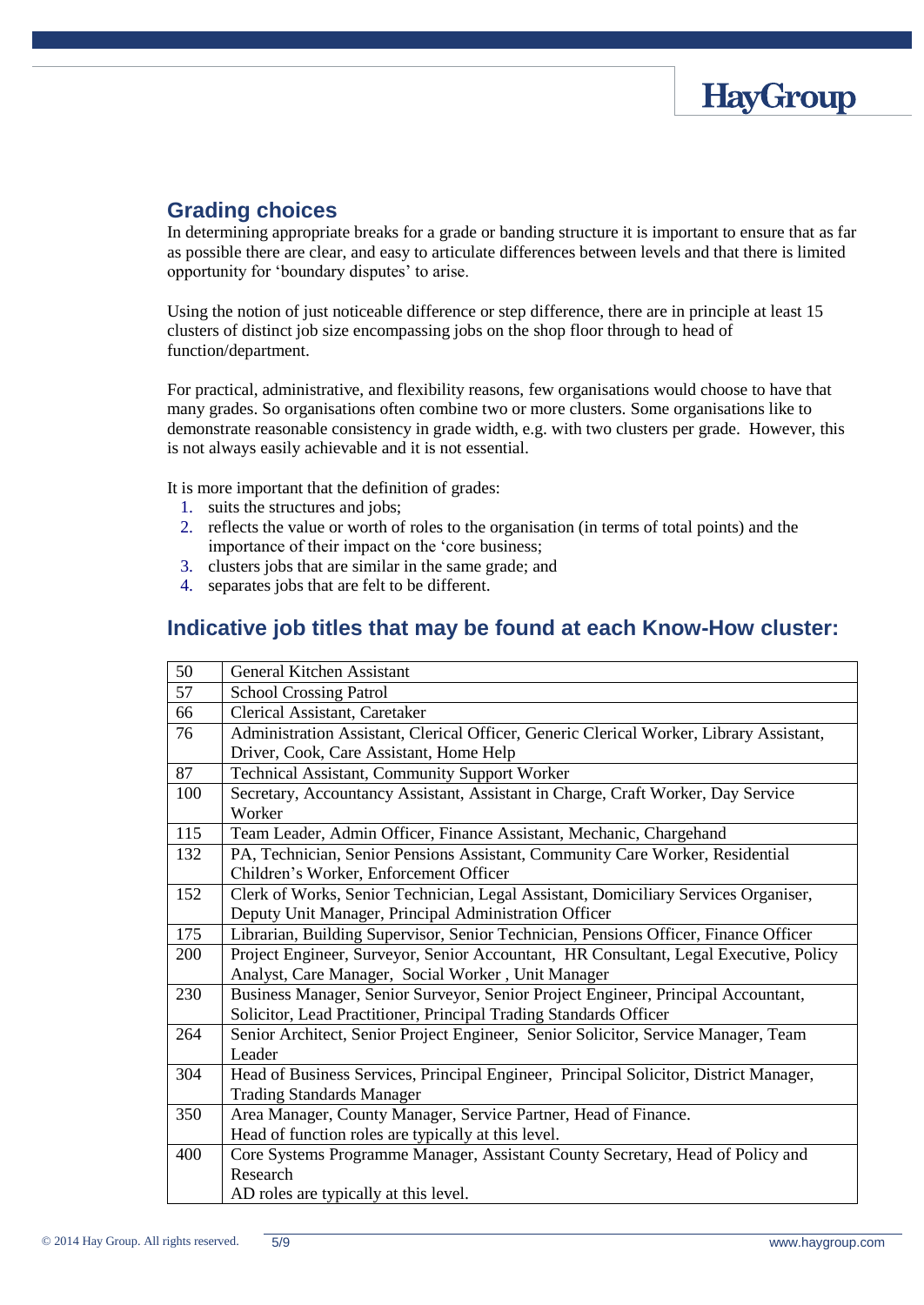

## The factors in more detail

#### **Know How**

The sum of every kind of knowledge, skill and experience – however acquired – necessary for standard acceptable performance in the role. The framework for judging Know How includes three dimensions, each of which has several defined levels:

- **Depth and range of Know-How.** The requirement for Know-How in practical procedures, specialised techniques, professional or scientific disciplines. This is normally judged against a scale of A to H, where A covers jobs that require core abilities to read, write and carry out basic calculations. H relates to world-leading authorities on deep and learned disciplines – usually a scientific or academic field.
- **Planning and organising** i.e. the requirement for planning, organising, coordinating, directing, executing and controlling over time. This is normally judged against a scale of 0 to IV, where 0 does not involve, or indeed, need any forward planning or prioritising because it is not necessary, or because the system or process sets out the order. IV relates to roles that plan, prioritise, integrate and organise all aspects of all activities in a functionally complete organisation in the UK on a strategic time horizon. So, the Chief Executive of a small district council might fit at III whereas the Chief Executive of a global enterprise might fit at VI or VII.
- **Communicating and influencing**, i.e. the skills needed to communicate with and influence individuals and groups, within and outside the organisation to achieve results. This is normally judged against a scale of 1 to 3 where 1 involves normal, day-to-day communications and the passing and receiving of information and 3 relates to situations where job objectives couldn't be completed without influencing others and ultimately, changing their behaviour and/or motivation.

Detailed judgements can be adjusted by adding  $a + or - to$  to the dimensions. So, for example, a job which matches the definition for D, but which in comparison with other jobs at D requires more detailed knowledge, a broader range of knowledge/understanding, across a wider range of more complex matters – or a combination of these – would be evaluated at  $D_{+}$ .

The evaluator takes a view on how the role fits each of these criteria, locates the point on the Guide Chart where they intersect and this produces a composite score for Know-How.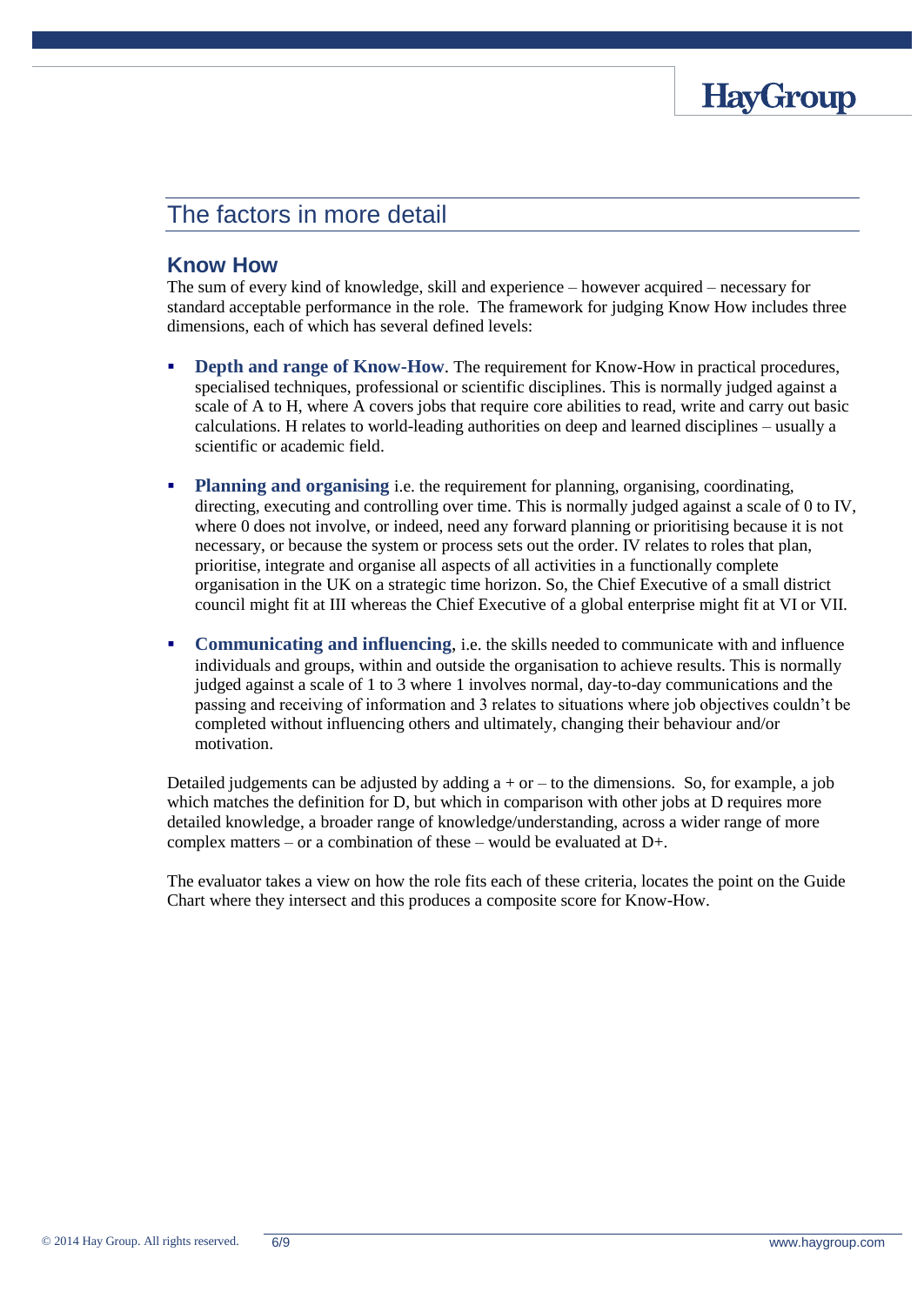

## **Problem Solving**

The thinking required for analysing, evaluating, reasoning, arriving at and drawing conclusions. The framework for judging Problem Solving has two dimensions, each of which has several defined levels:

- **Thinking environment**, which assesses the extent to which thinking is determined by its context (sector environment, organisation policies, guidelines, procedures or even rules, etc.) – judged on a scale of A to H. A is used for jobs where there is no scope for thinking about what should be done, how it should be done, the order in which it should be done and by when. H is reserved for those few roles that are constrained only by laws of nature and science, public opinion, business philosophy and cultural values.
- **Thinking challenge**, which assesses the complexity of the problems encountered and the extent of original thinking needed to arrive at conclusions (judged on a scale of 1 to 5). Level 1 covers jobs that face highly repetitive situations where a very small number of challenges are faced and the solution is the same each time. Level 5 covers a relatively small number of jobs where the challenges have not been faced before, there are few, if any direct precedents and novel or pathfinding solutions need to be invented.

As with Know-How, + or – modifiers can be used to adjust the score on the Problem Solving dimensions. This is dependent on the strength or weakness of the job content when compared with the scale definitions and the other jobs which have been deemed to fit the definitions more directly.

Again, as with Know-How each dimension is rated against the two scales, and the composite rating (PS%) located on the Guide Charts where the scales intersect.

Problem Solving measures the intensity of the mental process, which employs Know-How to (1) identify, (2) define, and (3) solve a problem. "You think with what you know." This is true of even the most creative work. The raw material of any thinking is knowledge of facts, principles and means; ideas are put together from something already there. Therefore, for evaluation purposes, Problem Solving is expressed as a percentage utilisation of Know-How.

Using a ready reckoner set out as a grid the evaluator locates the Problem Solving score at the intersect of the Know-How score and the Problem Solving percentage.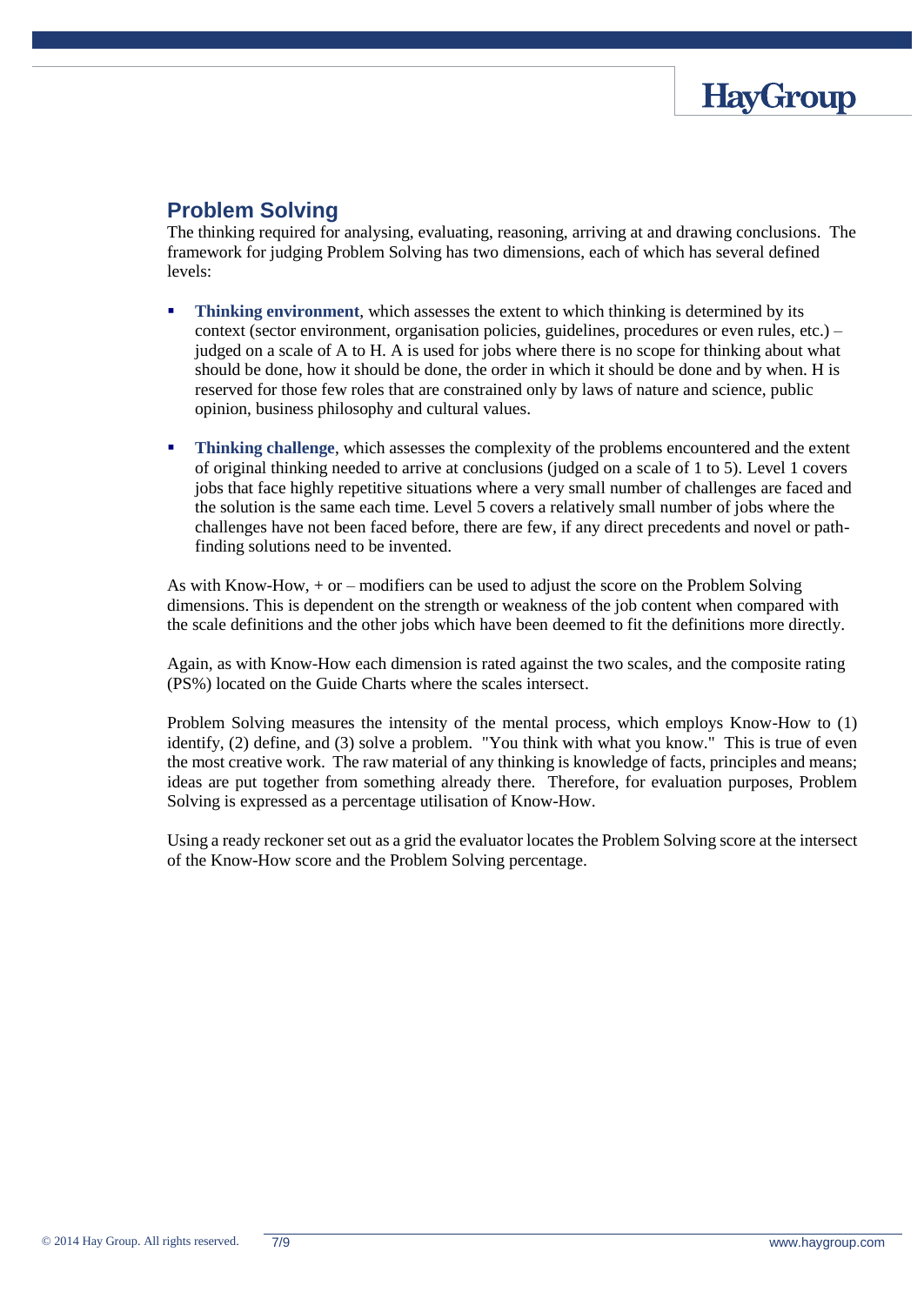

#### **Accountability**

The extent to which a job is answerable for actions and their consequences. The framework for judging Accountability has three dimensions, each of which has several defined levels. They are shown in the order of importance:

 **Freedom to act**, which assesses the absence or presence of discretion in making decisions or taking action. It combines this with the extent to which decisions are actions are scrutinised or checked and the length of time before the consequences of those actions are likely to become apparent. In most organisations it is measured on a scale of A to H. At level A, there is no scope to take any action other than that which is set out in detailed instructions or rules. No deviation is permitted without first seeking permission. At level H jobs have a mandate to work with external stakeholders to decide on the strategy and direction of the entire organisation. Generally speaking, H level jobs are to be found only in free-standing organisations.

**Nature of impact** is concerned with the type of impact that the role has on objectives or outputs. It is measured on a 4 level scale comprising R (Remote), C (Contributory), S (Shared) and P (Prime). This is intended to reflect the proximity of the role to the end results being achieved. So, R covers roles where the activities may be complex but the impact on the overall organisation is either relatively minor, or after the event. C relates to roles that give advice, support and/or enable others. S involves partnership, matrix and/or project working and P is for roles that have sole direct and controlling impact on a particular end result.

- **Area of impact**, which gauges how much of the organisation the job has the defined degree of impact on. It is generally measured on a scale of 0 to 4 where the part of the organisation concerned is described  $(4 - whole organisation, 3 - major directorate, 2$ department/function/service,  $1 - \text{team}$ ,  $0 - \text{individual or not-quantified}$  or where this is converted into the financial dimensions that relate to the particular organisational unit (e.g.  $4 =$ whole organisation or the total budget as measured in £Sterling).
- **Indeterminate/Individual (Not-quantified) area of impact** Some roles are evaluated at 0 area of impact and a nature of impact letter (A, B, C or D) allocated. This combination is used when jobs do not seem to have an impact on any particular part of the organisation, or it varies depending on the nature and size of the projects they are involved with. Rather, what is important is the quality and/or intensity of the impact they have or the support they provide. It can also be used in administrative roles where the part of the organisation impacted is quite clear (e.g. an accounts payable administrator impacts on all invoices processed) but where a change in the size or scope of the part of the organisation would have no direct effect on the processes, systems, accuracy targets, deadlines, etc. that relate to the job. This would generally be because the accounts payable administrator does not decide or have any control over the value of the invoices being processed and the standards of accuracy, timeliness, etc. that apply are the same regardless.

Since Accountability is scored in the same way as the first two factors  $-i.e.$  the points located at the intersect of the three dimensions chosen, it often happens that the two options chosen give the same score (e.g. D4C, D3S and D2P all give 132 points). Therefore, the evaluators must use the evidence in the job documentation to assess the combination of nature and area of impact that best reflects the purpose of the role.

Again, as with Know-How and Problem Solving each dimension is rated against the scales, and the composite rating located on the Guide Chart where the scales intersect.